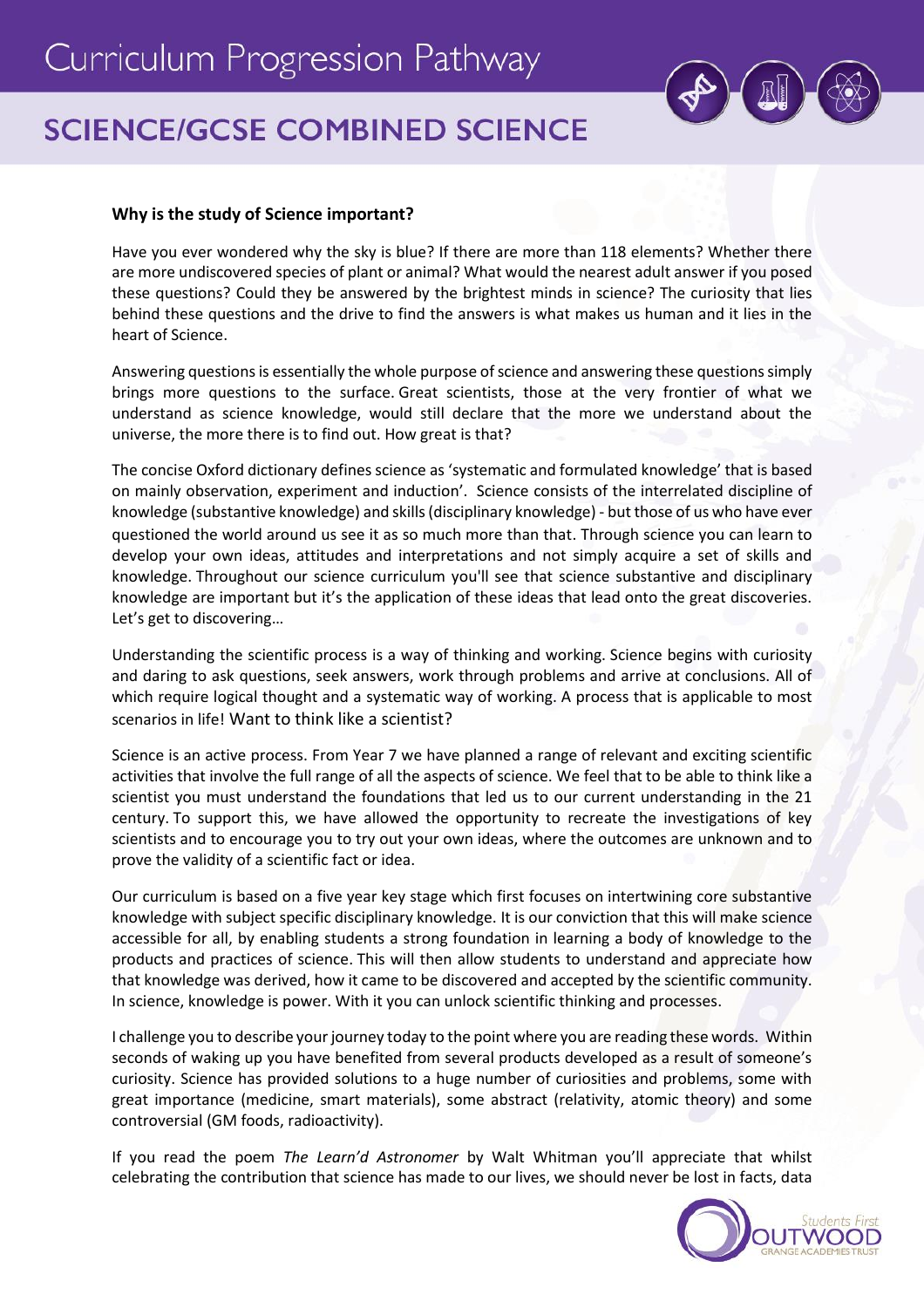and results. We must never lose sight of the beauty of our world beyond the analysis and to every now again observe 'the perfect silence in stars'. Science provides us with answers. Whilst these answers can be useful in feeding our curiosity they should also make us realise that the world around us is far more complex and beautiful than our imaginations could ever conceive.

*'Not only is the universe stranger than we think, it is stranger than we can think' - Werner Heisenberg* 

Many would argue that understanding the beauty of the universe is akin to a magician revealing their tricks. But by following our science curriculum you will appreciate understanding the phenomena makes it even more awe inspiring.

# **Curriculum pathways**

From September 2021 we will teach an ambitious and well-sequenced curriculum approach in years 7 to 9 that covers the national curriculum and topics beyond that we feel are important to the lives of our students. This approach has been constructed through the latest evidential research in regards to curriculum coherence and the ability to develop and map conceptual frameworks throughout the students' study that embed learning.

Students at the end of Year 9, will complete their 3-year KS3 programme and have the foundational knowledge to pursue either the 2-year GCSE Combined Science pathway or the GCSE Separate Science pathway in Y10 and Y11.

# **What skills will the study of Science/GCSE Combined Science teach you?**

You are a citizen of the world and you need to know how the natural and modern world works. It will teach you to:

- Understand theories that explain phenomena
- Apply basic ideas and models that support understanding
- Evaluate models and theories
- Present theories in mathematical form
- Recall quantitative relationships
- Derive quantitative relationships between various measured quantities
- Explain how theories are borne out by experiment
- Apply experimental procedure and understand that it is a measure of success of a theory
- Present, interpret and evaluate experimental data
- Apply mathematical skills to solve problems
- Develop a deeper understanding of everyday experiences including the natural world and modern devices.

# **How does your study of Science/GCSE Combined Science support your study in other subjects?**

Study of any subject in our curriculum takes full advantage of links with other subject areas - we term these as interdisciplinary links and we make the most of them because we know that deep learning requires the transference of knowledge and skills from one topic of learning to another. Once you can transfer your learning across topics and subject areas then you are really mastering what you know and how to apply your understanding and skills.

Science encompasses Biology, Chemistry and Physics. You will learn methods of thinking and research that are widely applicable to other subject areas helping your thinking in all subjects. Any science relies heavily upon evidence to test predictions and theories. Through developing mathematical techniques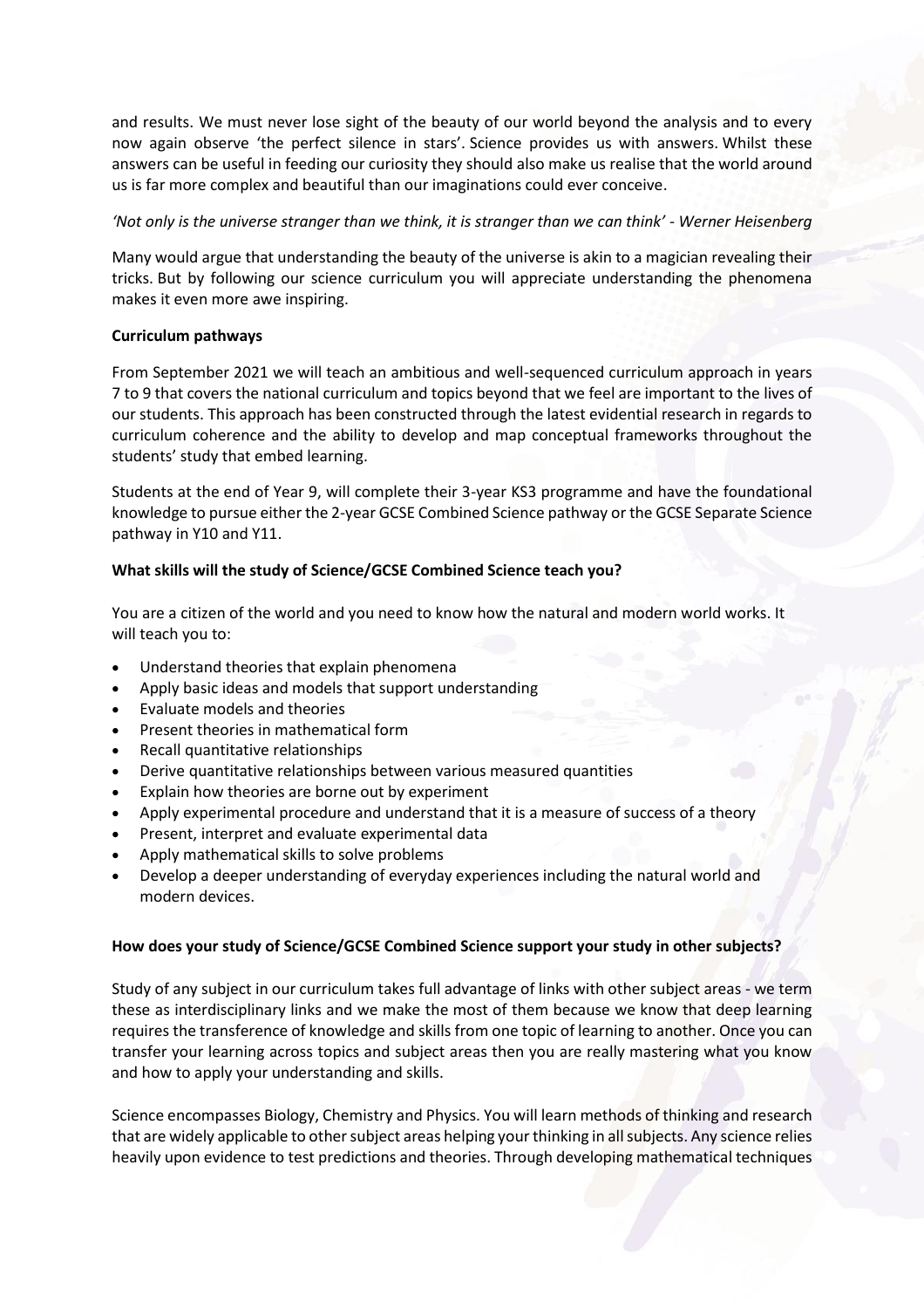as well as applying reasoning your skills to present and justify information can be applied to most careers and further education.

Across the teaching of subjects, teachers will refer to your learning in other areas such as Biology, Mathematics, Physics and Chemistry and this will help you to develop your understanding.

## **How are you assessed in Science/GCSE Combined Science?**

Throughout the 3-year Science and 2-year GCSE Combined Science course you are assessed using the below assessment objectives which ensure that you can cumulatively build your subject understanding in preparation for future GCSE and A Level study. There are regular assessment points each year that we term Praising Stars©. At GCSE we make informed predictions informed by our holistic assessment of your progress against the key assessment objectives and your aspirational GCSE targets. These are also the basis for any appropriate support and intervention.

# **KS3 Assessments**

Each unit in KS3 will be assessed with a summative test that is split into 4 sections; (a and b) substantive knowledge of the learnt unit in the form of short answer and MCQ's; (c) disciplinary knowledge related to the learnt unit and (d) substantive knowledge of previous learnt units.

| <b>Disciplinary</b><br><b>Knowledge Strand</b> | Sub-Strand Degree                   |                | <b>Core Disciplinary Knowledge</b>                                                                                                          |  |  |
|------------------------------------------------|-------------------------------------|----------------|---------------------------------------------------------------------------------------------------------------------------------------------|--|--|
|                                                |                                     | $\mathbf{1}$   | Calculate a mean from a set of data                                                                                                         |  |  |
|                                                |                                     |                | Read values from a line graph                                                                                                               |  |  |
|                                                |                                     | $\overline{2}$ | Spot a data point that does not fit the pattern.                                                                                            |  |  |
|                                                |                                     |                | Identify the variables from information about an investigation.                                                                             |  |  |
|                                                | <b>Patterns</b>                     | 3              | Estimate values of data between known values.                                                                                               |  |  |
|                                                |                                     |                | Calculate parts of pie<br>Identify a pattern in data from a results table or bar chart.                                                     |  |  |
|                                                |                                     |                | Compare your results to someone else's                                                                                                      |  |  |
|                                                |                                     | 4              | Express a linear relationship between variables in the form 'When doubles then also doubles'                                                |  |  |
|                                                |                                     |                | Identify variables that you could not control properly.                                                                                     |  |  |
|                                                |                                     | $\mathbf{1}$   | Identify aspects of the method that did not go according to plan.                                                                           |  |  |
|                                                |                                     | $\overline{2}$ | Suggest better ways to control variables.                                                                                                   |  |  |
|                                                | <b>Limitations</b>                  |                | Suggest ways to improve the method.                                                                                                         |  |  |
|                                                |                                     | 3              | Suggest reasons for differences in repeat readings.                                                                                         |  |  |
|                                                |                                     |                | Suggest ways to reduce measurement errors.                                                                                                  |  |  |
|                                                |                                     | $\overline{4}$ | Comment on whether your findings fit with known scientific explanations.                                                                    |  |  |
| <b>Analysing in</b>                            |                                     |                | Research other possible scientific explanations for your conclusion.                                                                        |  |  |
| <b>Science</b>                                 |                                     | $\mathbf{1}$   | Incorporate the pattern you found into an answer to the investigation question.                                                             |  |  |
|                                                |                                     |                |                                                                                                                                             |  |  |
|                                                | <b>Conclusions</b>                  | $\overline{2}$ | Suggest a scientific reason for your findings.                                                                                              |  |  |
|                                                |                                     | 3              | Suggest explanations for anomalous results                                                                                                  |  |  |
|                                                |                                     | $\overline{4}$ | Suggest other possible conclusions that could be drawn from your data.                                                                      |  |  |
|                                                |                                     |                | Quote any secondary data you have which led to the same conclusion.<br>Record data in a table (pre-made)                                    |  |  |
|                                                |                                     | $\mathbf{1}$   | Label the x axis with the name of the independent variable and the y axis with the dependent variable.                                      |  |  |
|                                                |                                     |                | Write unit labels on the axes.                                                                                                              |  |  |
|                                                |                                     |                | Draw a straight line or a curve of best fit through the points.                                                                             |  |  |
|                                                |                                     | $\overline{2}$ | Plot points on a scatter graph or draw bar charts                                                                                           |  |  |
|                                                | <b>Present Data</b>                 |                | Decide the type of chart or graph to draw based on its purpose or type of data.                                                             |  |  |
|                                                |                                     | 3              | Decide which numbers to start and finish with on each axis.                                                                                 |  |  |
|                                                |                                     |                | Produce labels with units for a table                                                                                                       |  |  |
|                                                |                                     |                | Transferring data onto Pie-chart                                                                                                            |  |  |
|                                                |                                     | $\overline{4}$ | Design a table for the data being gathered                                                                                                  |  |  |
|                                                |                                     |                | Mark out an equal scale showing what each square of graph paper represents.                                                                 |  |  |
|                                                |                                     |                |                                                                                                                                             |  |  |
|                                                |                                     | $\mathbf{1}$   | Record the observation you want to explain.<br>Record observations using scientific words.                                                  |  |  |
|                                                | <b>Constructing</b><br>explanations |                | Use a diagram that might help the explanation.                                                                                              |  |  |
|                                                |                                     | $\overline{2}$ | Suggest a scientific idea that might explain the observation.                                                                               |  |  |
|                                                |                                     | 3              | Describe the evidence for your idea.                                                                                                        |  |  |
|                                                |                                     | $\overline{4}$ | Explain why the evidence supports your idea.                                                                                                |  |  |
|                                                |                                     |                | Identify the claim.                                                                                                                         |  |  |
|                                                |                                     | $\mathbf{1}$   | Comment on whether the claim is clearly stated.                                                                                             |  |  |
| <b>Communicating in</b>                        | <b>Critique Claims</b>              | $\overline{2}$ | Identify all the evidence that is used.                                                                                                     |  |  |
| <b>Science</b>                                 |                                     | 3              | Comment on whether the evidence is scientifically accurate and relevant to the claim.                                                       |  |  |
|                                                |                                     | $\overline{4}$ | Identify the reasoning that links the evidence to the claim.                                                                                |  |  |
|                                                |                                     |                | Comment on whether the reasoning follows logically from the evidence.                                                                       |  |  |
|                                                |                                     | $\mathbf{1}$   | State the issue or decision to be made, along with the options.                                                                             |  |  |
|                                                |                                     | $\overline{2}$ | State your opinion with enough detail to be clear.<br>List all the facts, scientific ideas, data, or conclusions that support your opinion. |  |  |
|                                                | <b>Justify opinions</b>             | 3              | Identify the most important piece of evidence, as well as one or two supporting pieces of evidence.                                         |  |  |
|                                                |                                     |                | Explain logically how each piece of evidence supports your opinion.                                                                         |  |  |
|                                                |                                     | $\overline{4}$ | Explain why each piece of evidence does not support other opinions                                                                          |  |  |
|                                                |                                     |                |                                                                                                                                             |  |  |

#### **Key Assessment Objectives at KS3 for Disciplinary Knowledge Strand**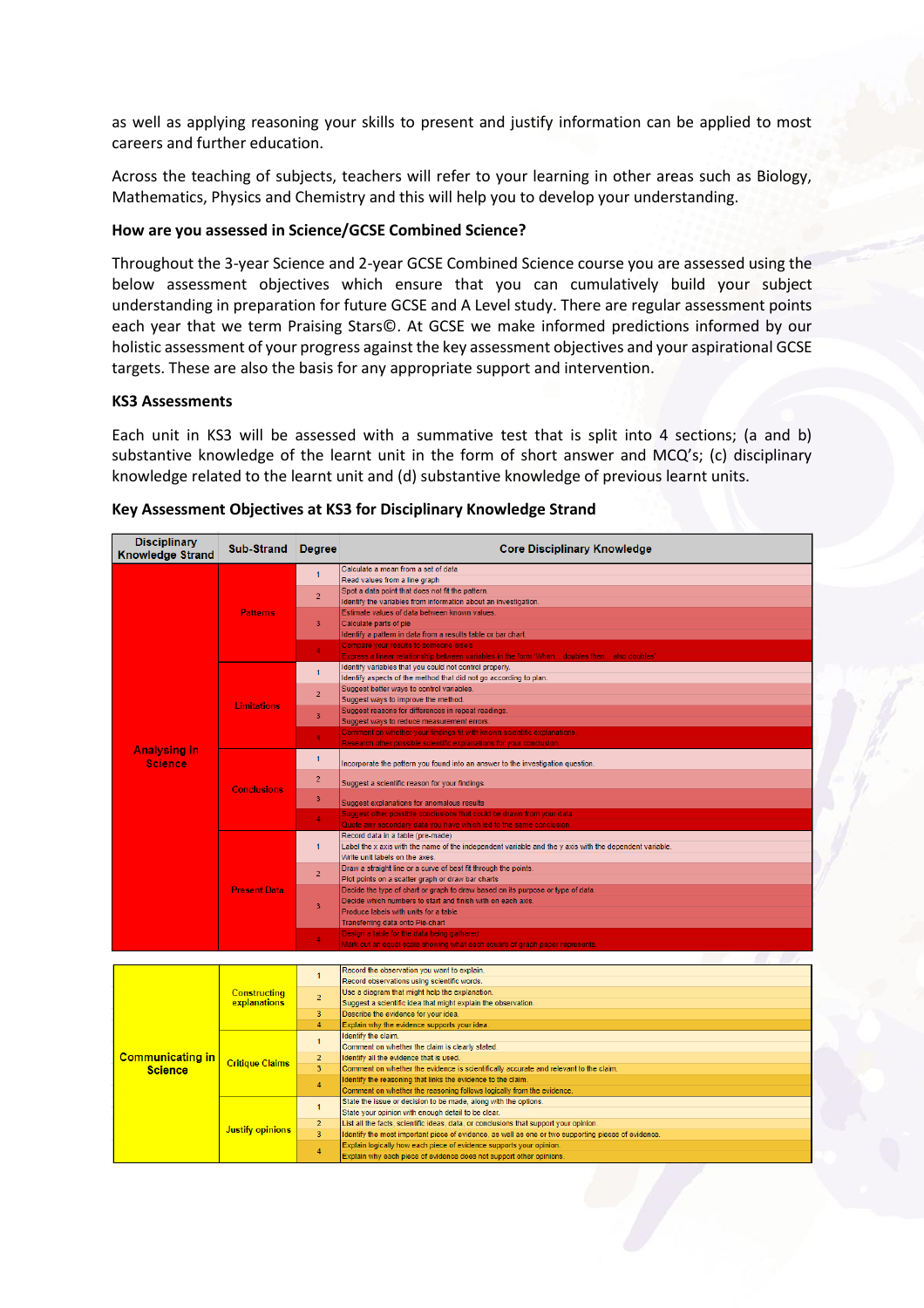|                  |                                      |                                | Gather sufficient data for the investigation and repeat if appropriate.                         |
|------------------|--------------------------------------|--------------------------------|-------------------------------------------------------------------------------------------------|
|                  |                                      | 1                              | Use the measuring instrument correctly                                                          |
|                  |                                      |                                | Carry out the method carefully and consistently.                                                |
|                  |                                      |                                | See if repeated measurements are close.                                                         |
|                  | Collect data                         | $\overline{2}$                 | Choose a suitable range for the independent and dependent variable.                             |
|                  |                                      |                                | Read equipment scales correctly                                                                 |
|                  |                                      | $\overline{3}$                 | Remove outliers and calculate mean of repeats.                                                  |
|                  |                                      | $\overline{4}$                 | Check that the measuring instrument can measure the complete range of the independent variable. |
|                  |                                      |                                | Check you can detect differences in the dependent variable.                                     |
|                  |                                      | $\blacktriangleleft$           | Identify an observation that could be recorded or measured over time.                           |
|                  |                                      | $\overline{2}$                 | Identify a dependent variable.                                                                  |
|                  |                                      |                                | Identify an independent variable.                                                               |
|                  | <b>Devise questions</b>              |                                | Write a question in the format 'How does change over time?'                                     |
|                  |                                      | $\overline{3}$                 | Write a question linking variables in the form 'How does affect?"                               |
|                  |                                      |                                | Identify two variables which may show a correlation.                                            |
|                  |                                      | 4                              | Write a question in the form 'Is there a correlation between and'                               |
|                  |                                      | $\blacktriangleleft$           | Decide how to vary the independent variable between planned values.                             |
|                  |                                      |                                | List all the variables that could affect the dependent variable.                                |
|                  | Plan variables                       | $\overline{2}$                 | Decide how to measure the dependent variable                                                    |
|                  |                                      | $\overline{3}$                 | Select important control variables.                                                             |
| Investigating in |                                      | 4                              | Identify how to control each control variable.                                                  |
| <b>Science</b>   |                                      |                                | List variables you cannot control.                                                              |
|                  |                                      | 1                              | Identify and record key features of an observation.                                             |
|                  |                                      |                                | Write a scientific description of the observation, using key words.                             |
|                  |                                      | $\overline{2}$                 | Suggest a hypothesis for the observation.                                                       |
|                  | <b>Test Hypotheses</b>               |                                | Suggest an experiment to test the hypothesis.                                                   |
|                  |                                      | $\overline{3}$                 | Predict what will happen if your hypothesis is correct.                                         |
|                  |                                      |                                | Decide whether the conclusion of the experiment agrees with your prediction                     |
|                  |                                      | 4                              | State whether or not the hypothesis is correct.                                                 |
|                  |                                      |                                | Identify features of an investigation which are hazardous.                                      |
|                  |                                      | 1                              | Determine the nature of the hazard.                                                             |
|                  |                                      | $\overline{2}$                 | Suggest the likelihood of that happening.                                                       |
|                  | Risk/Hazard                          | a.                             | Identify ways of reducing the risk.                                                             |
|                  |                                      |                                | Weigh up the benefits and risks of an application of science to make a decision.                |
|                  |                                      | 4                              | Explain why you made this decision.                                                             |
|                  | <b>Writing a practical</b><br>method | $\mathbf{1}$<br>$\overline{2}$ | Sequence a practical method                                                                     |
|                  |                                      |                                | Drawing scientific diagrams of the equipment and practical set up                               |
|                  |                                      |                                | Identifying the key elements to include in a written method (MARV)                              |
|                  |                                      |                                | Writing a simple method from given equipment                                                    |
|                  |                                      | a.                             | Writing a simple method choosing own equipment                                                  |
|                  |                                      |                                |                                                                                                 |

|                       | <b>Examine</b><br>consequences |                         | State how each group could benefit or be harmed.                                                         |
|-----------------------|--------------------------------|-------------------------|----------------------------------------------------------------------------------------------------------|
|                       |                                |                         | Describe possible consequences to the environment, including habitats, air quality, organisms etc.       |
|                       |                                |                         | Identify groups who could benefit or be harmed positively or negatively by a new discovery or invention. |
|                       |                                |                         | Identify individuals or organisations who may gain or lose money from a new technology.                  |
|                       |                                | R.                      | Describe/Explain how each group could benefit or be harmed.                                              |
|                       |                                |                         | Describe how it would affect each group financially.                                                     |
|                       |                                |                         | Predict views that different groups will take on the new discovery or invention.                         |
|                       |                                |                         | Describe potential impacts further afield.                                                               |
|                       |                                |                         | Explain what is meant by a theory.                                                                       |
| <b>Application of</b> |                                |                         | State examples of theories in science.                                                                   |
|                       |                                | $\overline{2}$          | State examples of theories that have changed.                                                            |
| <b>Science</b>        | <b>Review theories</b>         | $\overline{\mathbf{3}}$ | Describe the role of evidence in supporting theories.                                                    |
|                       |                                |                         | Explain role of new evidence in changing theories.                                                       |
|                       |                                | 4                       | Explain role of argumentation in modifying theories.                                                     |
|                       |                                |                         | The experimenter collected enough data                                                                   |
|                       |                                | o.                      | The authors of the research are qualified scientists                                                     |
|                       |                                |                         | The research was published in a peer reviewed journal                                                    |
|                       | Interrogate                    | я                       | They gave a scientific explanation of the findings                                                       |
|                       | sources                        |                         | The research agrees with current scientific thinking                                                     |
|                       |                                |                         | The researcher, author or funder might benefit from reporting the finding (bias, vested interest)        |
|                       |                                |                         | The findings were backed up by other research.                                                           |

|                         |                | SI Units                                      |
|-------------------------|----------------|-----------------------------------------------|
|                         |                | Mode and Median                               |
|                         |                | Range                                         |
|                         |                | Area                                          |
|                         | $\overline{2}$ | Volume                                        |
|                         |                | Simple unit converstions                      |
| <b>Maths in Science</b> |                | Identify values required for simple equations |
|                         | 3              | Calculating Percentages                       |
|                         |                | Rounding of decimal numbers                   |
|                         |                | Significant figures                           |
|                         |                | Substitute values into simple equations       |
|                         |                | Surface Area                                  |
|                         |                | Estimating                                    |
|                         |                | Calculating values from nementages            |

# **Key Assessment Objectives for GCSE Combined Science**

AO1: Demonstrate knowledge and understanding of:

- Scientific ideas
- Scientific techniques
- Scientific procedures

AO2: Apply knowledge and understanding of:

- Scientific ideas
- Scientific enquiry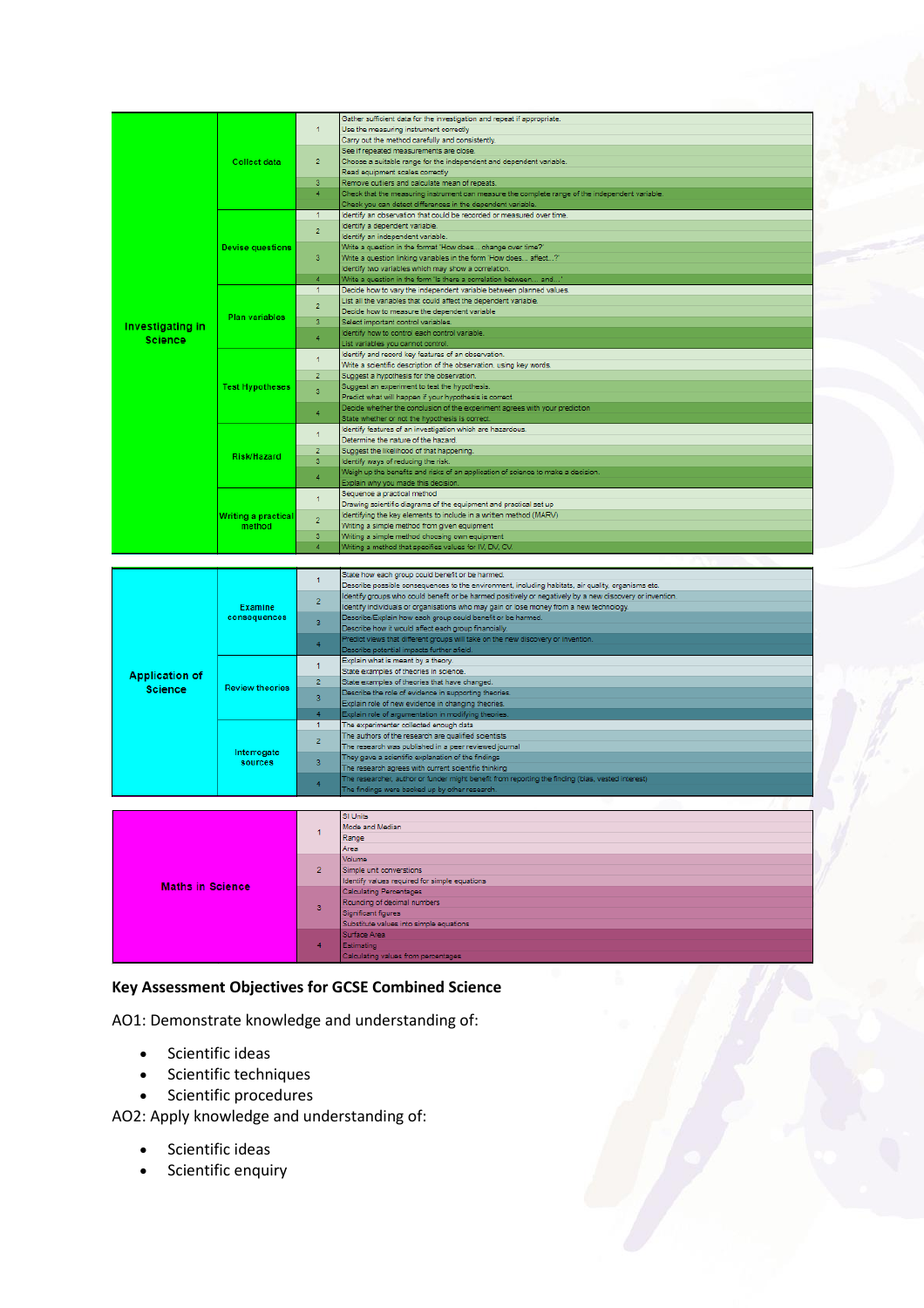Scientific techniques and procedures

AO3: Analyse information and ideas to:

- Interpret and evaluate
- Make judgements and draw conclusions
- Develop and improve experimental procedures.

# **How can GCSE Combined Science support your future?**

Science can support your future through any of the 3 major subject branches.

# **Biology**

We offer the study of GCSE and A Level Biology/BTEC Applied Human Biology/WJEC Medical Science/BTEC Forensic Science (in our Post 16 academies) and we encourage your continued study in this fantastic subject. Biology is offered at most prestigious universities either as a single honours or a joint honours subject studied alongside other disciplines e.g. English literature. The very fact that you have been able to study Biology, your analytical thinking and mathematical reasoning will help your future application be they for: colleges, universities, apprenticeships or employment. All Science Level 2 (GCSE) and Level 3 (Post 16) are facilitating subjects, they are highly sought after by employers and universities.

Careers that the study of Biology supports include

- Medicine/Nursing/Dentistry/Veterinary
- Marine Biology
- Geneticist/Genomicist
- Nanotechnology
- Biostatistician
- Science journal editor
- Law

# **Chemistry**

We offer the study of GCSE and A Level Chemistry/BTEC Forensic Science and we encourage your continued study in this fantastic subject, yet we know that choice and personal interest are important aspects of worthy study. Whether you have continued your study of Chemistry into GCSE or A level or not you will have gained access to this enriching subject and its study will have taught you to think differently and deeply.

Chemistry is offered at most prestigious universities either as a single honours or a joint honours subject studied alongside other disciplines e.g. chemical engineering, veterinary sciences and medicine. The very fact that you have been able to study chemistry strengthens your analytical thinking and mathematical reasoning that will help your future application be they for colleges, universities, apprenticeships or employment. All Science Level 2 (GCSE) and Level 3 (Post 16) are facilitating subjects, they are highly sought after by employers and universities.

Careers that the study of Chemistry supports include:

- Medicine
- Veterinary science
- Chemical Engineering
- Forensic Science
- Biochemistry
- Pharmacy
- Product development scientist (for example developing makeup and personal care products)